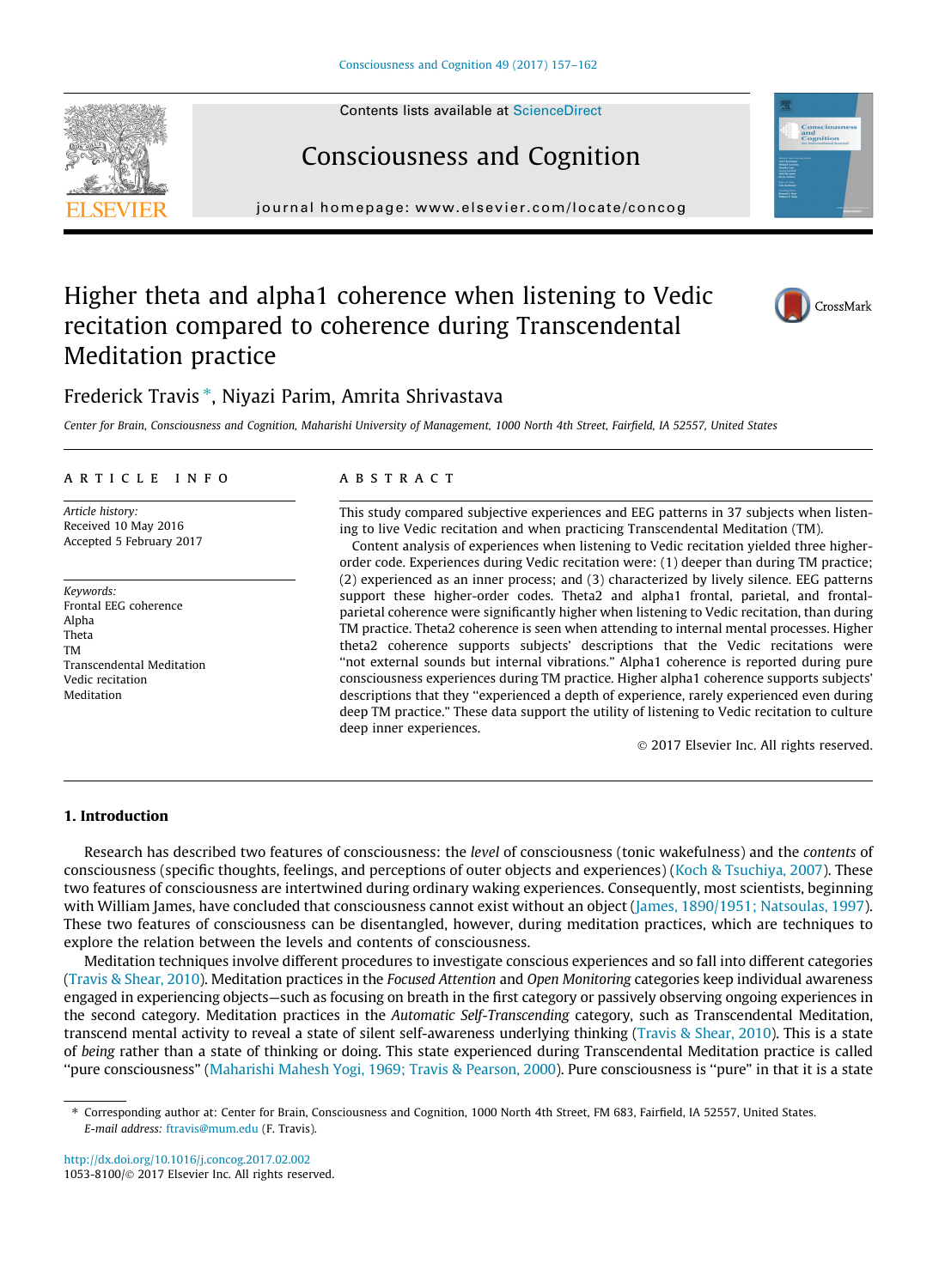of consciousness—self-awareness—free from changing mental content. It is defined as the simplest form of human awareness or the ground state of consciousness, the basis of all thoughts, feelings, and actions [\(Maharishi Mahesh Yogi, 1986\)](#page-5-0).

Physiologically, experiences of pure consciousness during TM practice have been characterized by higher frontal alpha1 coherence ([Dillbeck & Bronson, 1981; Travis & Arenander, 2006; Travis et al., 2010](#page-5-0)), higher frontal and lower brainstem blood flow [\(Ludwig, Gevirtz, Hubbard, & Travis, 2011](#page-5-0)), MEG source localization in medial prefrontal and anterior cingulate cortices [\(Yamamoto, Kitamura, Yamada, Nakashima, & Kuroda, 2006](#page-5-0)), and higher eLORETA source localization in midline frontal and parietal cortices that are part of the default mode network ([Travis et al., 2010\)](#page-5-0). In a meta-analysis, TM subjects had lower sympathetic activation than eyes-closed rest, as indicated by lower breath rate, lower skin conductance levels, and lower plasma lactate [\(Dillbeck & Orme-Johnson, 1987\)](#page-5-0).

Phenomenologically, a content analysis of descriptions of pure consciousness during TM practice yielded three themes: absence of time, absence of space, and absence of body sense [\(Travis & Pearson, 2000](#page-5-0)). Time, space, and body sense are the framework that give meaning to waking experience. Note that pure consciousness was not described in terms of distorted content—strong emotions, vivid sensations, or distorted sense-of-self. Rather, it was described as the state that is experienced when the customary framework that defines everyday waking experiences is transcended.

The experience of pure consciousness is fundamentally different from ordinary waking experiences. In ordinary waking experiences, changing thoughts and perceptions define the experience. Changing mental content move through awareness, forming a ''stream of consciousness" ([James, 1890/1951](#page-5-0)). In contrast, the experience of pure consciousness is ''bigger" than the individual. Pure consciousness is defined as being outside the boundaries of time, space and body sense and outside of individual characteristics, such as age, height, gender, and style of thinking. The individual ''experiences" pure consciousness by transcending active thinking levels—experiencing more subtle levels of a thought and then transcending even the most subtle level of thinking ([Maharishi Mahesh Yogi, 1969](#page-5-0)). Then the mind is silent and awake with nothing to experience. It is like a wave settling down to the ocean, and becoming the ocean.

This discussion admittedly takes us outside of the modern scientific paradigm. We ask readers to view this argument as a conceptual framework to understand the study hypothesis and to interpret effects of listening to recitation of the Vedic literature.

There is a similarity between individual consciousness and pure consciousness. Individuals are conscious of changing experiences—indeed, the ability to report ongoing experience is the criterion used in research to establish that one is conscious. Maharishi Mahesh Yogi who brought Transcendental Meditation to the West explains that pure consciousness is also, by its nature, conscious. Yet, there is no content in pure consciousness. So, pure consciousness is awake to itself and interacts with itself. This creates as if waves or sequences of transformations—reverberations—within pure consciousness. These reverberations have been experienced as phonetic sequences by individuals with very clear awareness [\(Maharishi](#page-5-0) [Mahesh Yogi, 1994; Nader, 2000\)](#page-5-0). These sequences were passed down through an oral tradition and have been recorded as the Vedic literature of India. Thus, in this understanding, the Vedic literature are not texts on defense, grammar or architecture, but rather they are the sequences of transformation within pure consciousness.

# 1.1. Hypothesis

If the sounds of the Vedic literature reflect processes going on in the deepest aspect of silent pure consciousness, then listening to traditional Vedic recitation would enliven these sequences within the consciousness of the listener. This hypothesis will be tested by comparing EEG patterns recorded when listening to Vedic recitation and when practicing Transcendental Meditation. A semi-structured interview will also probe inner experiences when listening to Vedic recitation. TM practice was used as the benchmark in this study since extensive research has documented qualitative and quantitative characteristics of the experiences of pure consciousness during TM practice ([Dillbeck & Orme-Johnson, 1987; Farrow &](#page-5-0) [Hebert, 1982; Travis & Arenander, 2006; Travis & Pearson, 2000; Travis et al., 2010; Yamamoto et al., 2006](#page-5-0)).

## 2. Material and method

#### 2.1. Subjects

Thirty-seven subjects volunteered for this study, 20 women and 17 men. They were an average age of 57.6 ± 9.3 years, and had been practicing the TM technique for  $34.0 \pm 11.4$  years. They had also been practicing an advanced program, the TM-Sidhi program for 28.6 ± 9.3 years. None of the subjects were fluent in Sanskrit or were able to translate Sanskrit into English. Subjects signed consent forms before beginning the study, which had been approved by the University Institution Review Board.

# 2.2. Procedure

Each subject came in for EEG measurement in the early afternoon. Thirty-two sensors were applied to the scalp according to the 10/10 system. Sensors were also applied to the left and right ear lobes for later re-referencing before analysis. Impedances were below 10 k $\Omega$  at all sensors.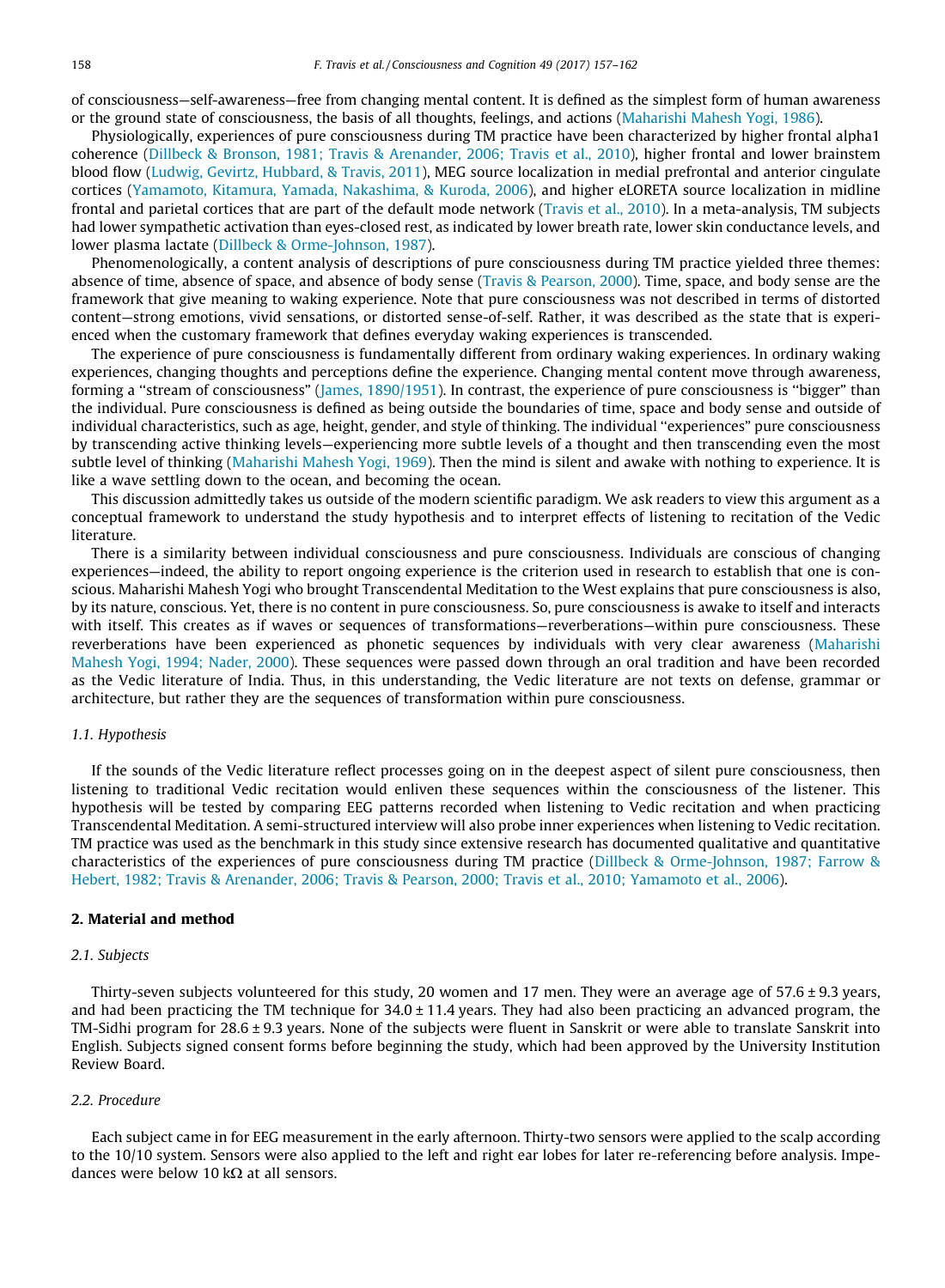EEG was recorded at 256 samples/s during 15-min TM practice and a one-hour live recitation of Vedic literature using BIOSEMI ActiveTwo amplifiers and software ([www.biosemi.com](http://www.biosemi.com)). The first five minutes of the Vedic recitation was the Swasti Path, which is recited for the well-being of the world. The next 10 min was recitation to Ganesh to remove obstacles. The next 45 min were different each day and contained recitation to the laws of nature most lively during that day, such as Surya or Vishnu. After the recitation, subjects were given a semi-structured interview with one question: What did you experience when listening to Vedic Recitation?

Subjects sat with eyes closed both during TM practice and when listening to Vedic recitation. They were asked to press a button during periods of inner silence and expansion during each condition. These button presses were used to select 2-min periods for analysis.

#### 2.3. Data analyses

EEG around button presses were selected during the 15-min TM session and within the first 15 min of the hour session of listening to Vedic Recitation. These time periods were selected because: (1) they involved similar length of times sitting with eyes closed, and (2) as explained above, the Vedic chanting was the same during the first 15 min each day. Two minutes of EEG were selected around each button press, beginning one min before and continuing one min after the button press. During post-processing, the four sec before and after the button press were deleted to remove effects of becoming aware of the experience and the muscle movements associated with the button press.

The EEG was analyzed with Brain Vision Analyzer. First, the data were visually inspected and any body movement, electrode, or eye artifacts were marked and removed from the analysis. Raw data were re-referenced to averaged linked ears to compare with previous TM research, digitally filtered in a 2.0–50 Hz band pass filter with a 48 dB roll off, and fast Fourier transformed in 2-s epochs using a Hanning window with 10% onset and offset. EEG coherence, the absolute value of the cross-correlation function in the frequency domain, was calculated for the 496 possible combinations of 32 recording sites.

#### 2.3.1. Coherence analysis

Coherence estimates were averaged into frontal, parietal and frontal-parietal spatial averages. The frontal coherence averages included 36 coherence pairs between nine frontal sensors —AF3, AF4, F3, F4, F7, F8, Fz, FC1, FC2. The parietal coherence averages included 36 coherence pairs between nine parietal sensors —PO3, PO4, P3, P4, P7, P8, Pz, CP1, and CP2. The frontalparietal coherence averages included 45 coherence pairs between 10 anterior-posterior sensors—AF3, AF4, PO3, PO4, F3, F4, P3, P4, Fz, Pz. Data were analyzed in six frequency bands: delta: 1–4.5 Hz, theta2: 5–7.0 Hz, alpha1: 7.5–10.5 Hz, alpha2/ sigma: 11–15.5, beta1: 16.5–20 Hz, and gamma: 20.5–50 Hz.

In the analysis, alpha2 EEG estimates was combined with sigma because alpha2 covaries with higher frequency bands and alpha1 covaries with lower frequency bands ([Aftanas & Golocheikine, 2002](#page-5-0)). Other research reports that alpha2 EEG estimates desynchronize after a target, when the subject begins task processing; and alpha1 EEG desynchronizes after the warning stimuli, when the subject switches attention from internal processing to outer tasks ([Klimesch, Doppelmayr, Russegger,](#page-5-0) [Pachinger, & Schwaiger, 1998\)](#page-5-0). In general, alpha2 EEG activity is correlated with the task paradigm (eyes open/ eyes closed), while alpha1 EEG activity is unrelated to the task condition ([Ben-Simon, Podlipsky, Arieli, Zhdanov, & Hendler, 2008\)](#page-5-0).

#### 2.3.2. Content analysis

Content analysis was conducted using the ATLAS.ti 4.2 software. This program allows the researcher to read through the transcriptions and highlight ''units of meaning" – words or phrases that express a coherent idea. In Atlas-Ti, these phrases are called ''quotations." Once quotations have been highlighted, each is assigned a code. For example, an individual said: ''These sounds coax the silent, immovable nature of pure consciousness to begin to move." This was coded as ''consciousness moving in itself." After coding of quotations was completed, codes with three or fewer quotations were reviewed to see if they fit into a more general code. Next, codes were grouped by common themes into higher-order codes.

#### 2.4. Statistical analysis

SPSS 13.0 was used for statistical analysis. A 2-way repeated-measures MANOVA was conducted with the two conditions as the repeated measures (TM/Vedic Recitation), three brain areas (frontal, parietal and frontal-parietal coherence pairs) and coherence in six frequency bands as the variates (delta: 1–4.5 Hz, theta2: 5–7.0 Hz, alpha1: 7.5–10.5 Hz, alpha2/sigma: 11–15.5, beta1: 16.5–20 Hz, and gamma: 20.5–50 Hz). If significant interactions were found, then repeated measure MANOVAs were conducted to determine main effects of condition within each frequency band collapsing across brain areas. To control for multiple tests, a significance level of  $p = 0.01$  was used in the second analysis.

#### 3. Results

#### 3.1. Condition differences in EEG coherence

The 2-way repeated-measures MANOVA yielded significant condition  $\times$  frequency interactions (F(5, 28) = 2.6, p = 0.045) and significant brain areas  $\times$  frequency interactions (F(10, 23) = 43.5, p < 0.0001). Thus, six repeated measure MANOVAs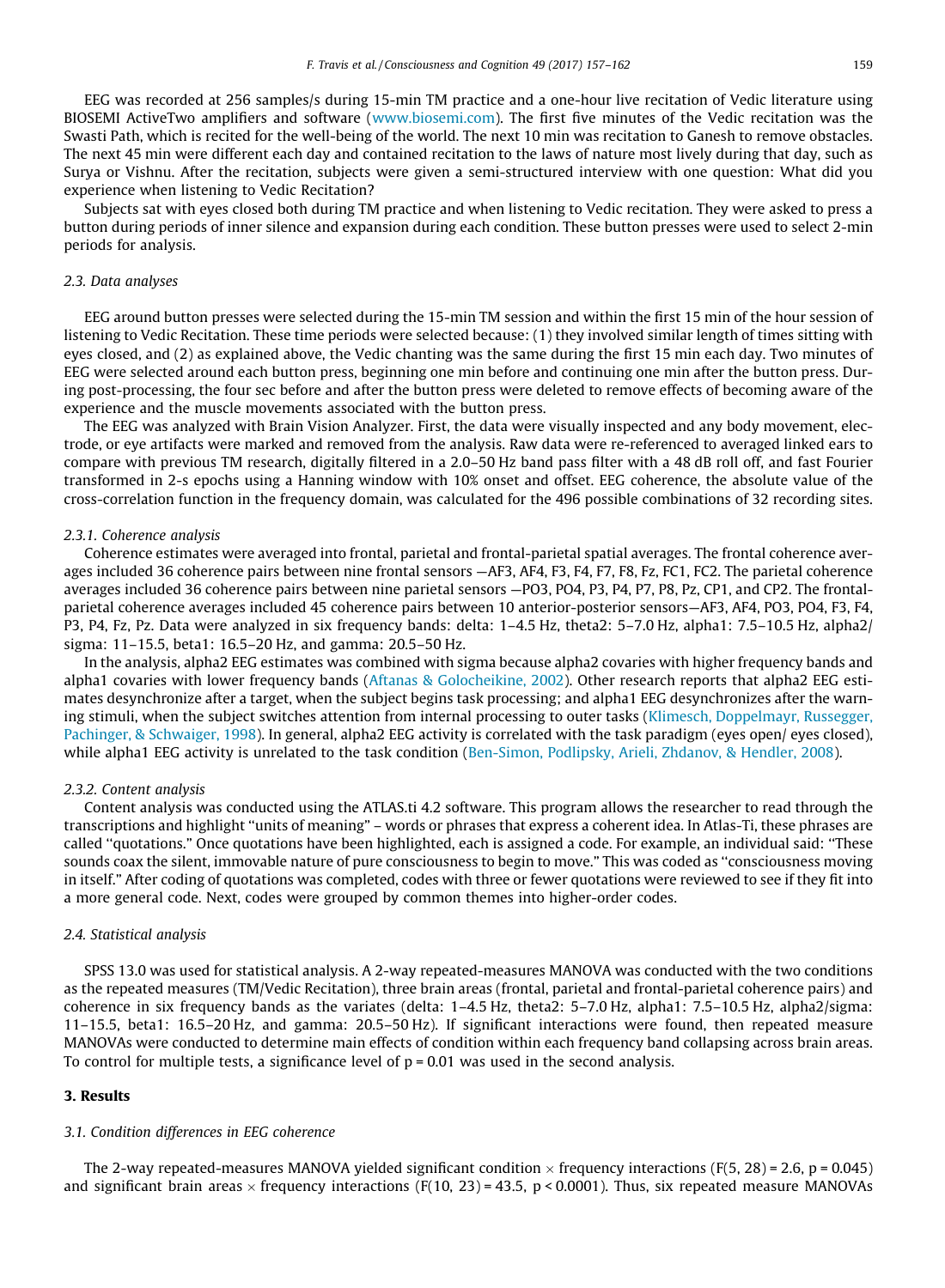were conducted with TM/Vedic recitation as the repeated measures and coherence in each frequency band as variates, collapsing across brain areas. These repeated measure MANOVAs revealed significant condition differences only for theta2 and alpha1 coherence across all brain areas (F(1,35) = 11.6, p = 0.002; (F(1,35) = 12.9, p = 0.001, respectively).

Fig. 1 presents coherence averaged across frontal, parietal and frontal-parietal coherence pairs in six frequency bands. The average and standard errors are presented. While coherence when listening to Vedic recitation was higher in all frequency bands, these differences only reached significance for theta2 and alpha1 bands.

#### 3.2. Content analysis

Content analysis yielded three major higher-order codes. Experiences during Vedic recitation were: (1) Deeper than during TM practice (two codes), (2) Experienced as an inner process (three codes), and (3) Characterized by lively Silence (three codes). [Table 1](#page-4-0) presents the output from the content analysis. In this table, the three higher-order codes are presented in the left column. The middle column presents the codes used in the higher-order code. The right column includes sample quotations for that code.



Fig. 1. Coherence is presented in frontal (top), parietal (middle), and frontal/parietal pairs (bottom) when listening to Vedic recitation (dark bars) and when practicing Transcendental Meditation (light bars) in six frequency bands: delta through gamma. Coherence when listening to Vedic recitation was higher in all frequency bands. These differences only reached significance for theta2 and alpha1 bands.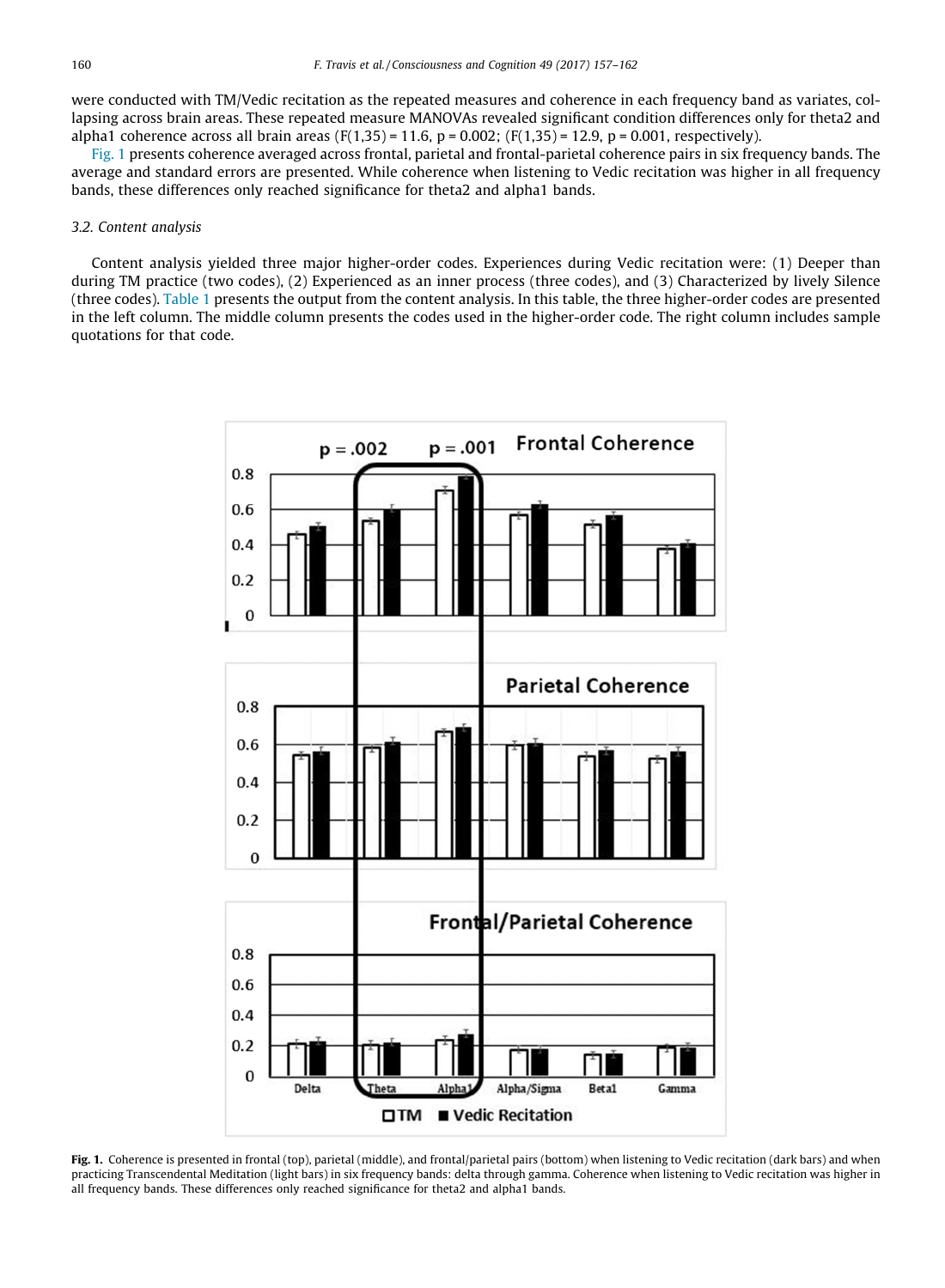#### <span id="page-4-0"></span>Table 1

Output from the content analysis: the higher-order code, the codes included in the higher-order code with the number of times mentioned and sample quotations in that code are presented.

| Higher-order code                  | Codes (number of<br>times used)                       | Sample quotations                                                                                                                                                                                                                                                                                             |
|------------------------------------|-------------------------------------------------------|---------------------------------------------------------------------------------------------------------------------------------------------------------------------------------------------------------------------------------------------------------------------------------------------------------------|
| Deeper than during<br>TM practice  | Very deep (16)                                        | • I experience a depth, rarely experienced even during deep meditations and Yogic Flying<br>• I was so relaxed and was able to transcend for very long periods of time. The experiences were<br>calming, cleansing and left me feeling incredible amounts of bliss<br>• I felt like in a very deep meditation |
|                                    | Unbounded (21)                                        | • Previous fluctuations in consciousness seem to be like little ripples in the vastness of peace and<br>stillness of the mind<br>• I had the feeling of "I am" and everything ceases to be around me<br>• A sense of no limits                                                                                |
|                                    |                                                       | • When the chanting ends, it takes time to be able to talk and move again<br>• A sweetness invaded my being and my consciousness was gathered (collected) in a point as sus-<br>pended in the space<br>• Time was often flying or not existing at all                                                         |
| Experienced as an<br>inner process | Chanting in me (11)                                   | • The recitation was in me, permeating my being. There were no thoughts in my head, only the<br>sounds                                                                                                                                                                                                        |
|                                    | Consciousness                                         | • The sequence of Vedic sounds are inside me. They are not external sounds but inner vibrations<br>• I was completely immersed in these sounds—as if they were inside and around me<br>• These sounds coax the silent, immovable nature of pure consciousness to begin to move                                |
|                                    | Moving in itself (6)<br>Inner<br>Transformations (14) | • The individual threads of inner Being are infused with the liveliness of the Vedic sounds and they<br>swell up and move apart<br>• The Vedic recitation creates space within silence<br>• All the activity and fluctuations emerge from this silent source within me                                        |
| Characterized by<br>lively Silence | Lively Silence (8)                                    | • Silence was very lively<br>• Extremely profound sensation of happiness, which seemed at times to radiate from me into the<br>surrounding space                                                                                                                                                              |
|                                    | Contentment (12)                                      | • Settled into a state of very agreeable silence<br>• Pleasant feeling like being in the mother's womb. A deep state of ease and peace                                                                                                                                                                        |
|                                    | Clarity $(4)$                                         | • I felt more awake to my innermost self and being more at home<br>• Transcending in the gaps between the hymns. Like a refreshing blissful crystal clear wave then I<br>was coming back to myself                                                                                                            |

### 4. Discussion

Coherence between frontal, parietal and frontal-parietal theta2 and alpha1 coherence pairs was significantly higher when listening to live Vedic recitation compared to TM practice. Also, the subjective descriptions of inner experiences when listening to Vedic recitation yielded three higher-order codes that parallel the changes in brain patterns.

#### 4.1. Relation of content analysis higher-order codes and EEG patterns

#### 4.1.1. First theme: deeper than during TM practice

When listening to Vedic recitation, subjects reported "...a depth of experience, rarely experienced even during deep meditation." And that they ''... were able to transcend for very long periods of time." In terms of the brain, alpha1 frontal, parietal and frontal-parietal coherence was significantly higher when listening to Vedic recitation. Alpha1 frontal coherence is reported during the experience of pure consciousness during TM practice ([Dillbeck & Bronson, 1981; Travis et al., 2010\)](#page-5-0). Listening to Vedic recitation appeared to cultivate and sustain the experience of pure consciousness.

#### 4.1.2. Second theme: experienced as an inner process

When listening to Vedic recitation, subjects reported: ''...The recitation was in me, permeating my being. There were no thoughts in my head, only the sounds." Another commented: ''The sequence of Vedic sounds are inside me. They are not external sounds but inner vibrations." In terms of the brain, theta2 frontal, parietal and frontal-parietal coherence was higher when listening to Vedic recitation. Frontal theta coherence is associated with attention to inner mental processes ([Vinogradova, 2001](#page-5-0)). It is reported during tasks requiring internal timing ([Ishii et al., 1999; Ishii et al., 2012\)](#page-5-0), during working memory tasks [\(von Stein & Sarnthein, 2000\)](#page-5-0) and during tasks requiring memory retention and mental imagery ([Sarnthein,](#page-5-0) [Morel, von Stein, & Jeanmonod, 2005](#page-5-0)). Vedic recitation appears to be appreciated by these subjects as an inner process. This is an important point, since the Vedic literature is proposed to comprise reverberations within pure consciousness, which are cognized as such within ones own pure consciousness, rather than being poetry or prose composed by individuals to tell a story.